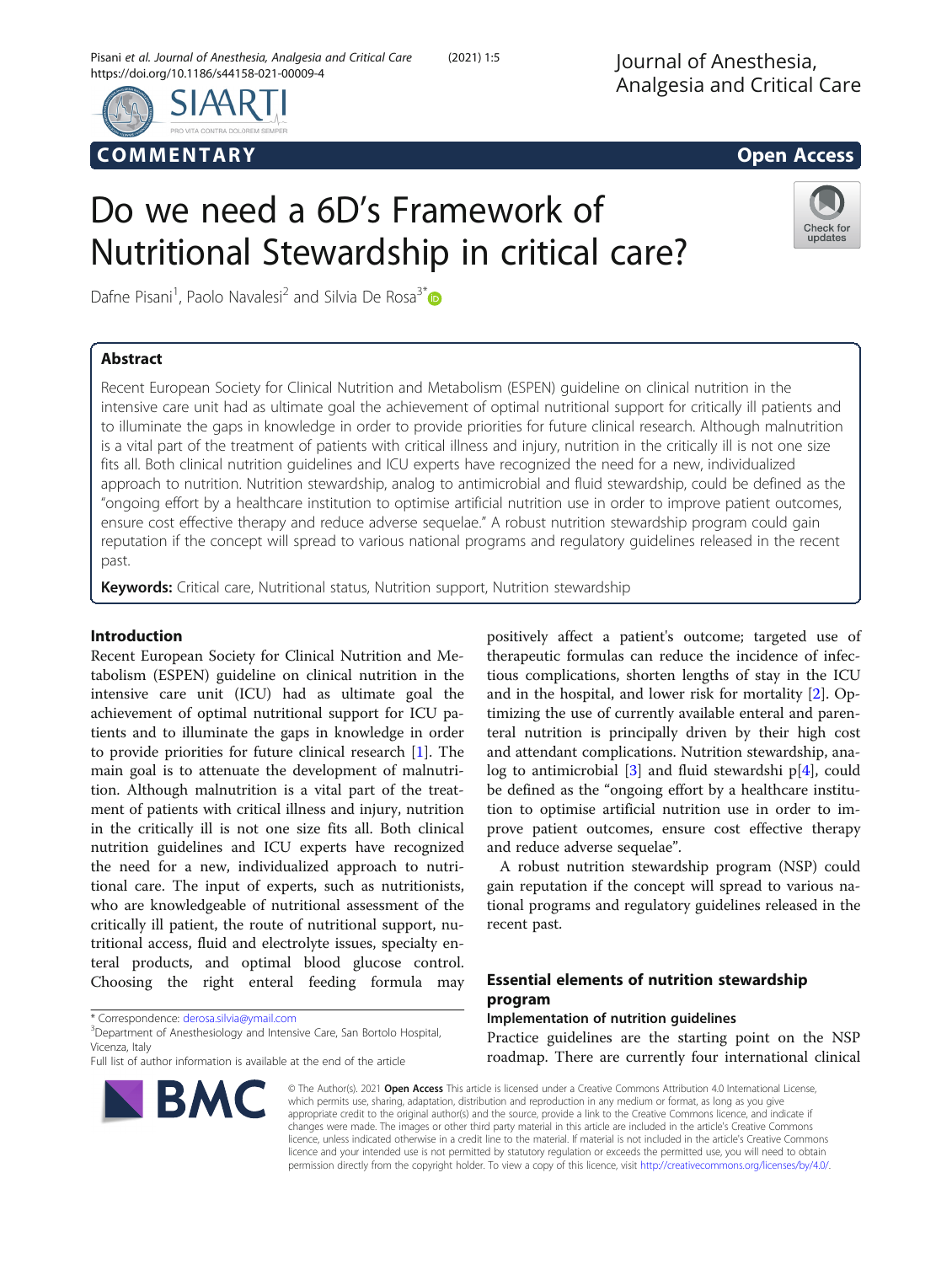practice guidelines available to inform the nutrition management of critically ill patients [[1,](#page-4-0) [5](#page-4-0)–[7](#page-4-0)].

The latest drafted are the ESPEN Guidelines (2019) [\[1](#page-4-0)] as an update of 2006 and 2009 editions. In ESPEN, the first 48 h are fundamental for inducing malnutrition in critically ill patients.

At present, malnutrition is considered a key element in reducing mortality, the duration of mechanical ventilation, and hospitalization times [[8](#page-4-0)]. In particular, those patients who have to stay in the ICU for more than 7 days. A current meta-analysis with 20 studies involving 1168 patients, the percentage of malnutrition ranges from 38 to 78% [\[8](#page-4-0)]. There are no tools to estimate the nutritional status of the critically ill patient but tools to assess the nutritional risk (NUTRIC, mNUTRIC, SGA, MUST) [[9](#page-4-0)]. It is important to initiate enteral feeding (EN) early via nasogastric tube or via percutaneous endoscopic gastrostomy or jejunostomy if after 4 weeks [[10\]](#page-4-0).

# Guidelines adapted to the local context

Guidelines for the optimal nutritional support are designed to assist clinicians in providing appropriate evidence-based care. However, a gap exists between research recommendations and actual practice despite the growing interest in implementation of nutritional therapy guidelines in critical care.

To assess the level of bedside adherence to clinical practice guidelines for enteral nutrition in critically ill patients receiving mechanical ventilation in 2010 was published a multicenter, prospective, observational study to evaluate professional practices and quantify the differences between what is recommended in clinical guidelines and what actually happens at the bedside. In this study, the relationship between clinician-delivered and guideline-prescribed calories was greater than 80% over the first week of hospitalization.

Most nutrition studies have investigated the acute phase of the disease in critically ill patients, but no benefits have been identified if EN is administered early. Three moments have been identified in ESPEN: early acute phase, late acute phase, and recovery phase within the first week, but it had already been shown that delaying the onset of PN results in an increase in the percentage of discharged and alive patients [\[10,](#page-4-0) [11\]](#page-4-0).

However, it is clear that adaptation to local circumstances with input from senior clinicians is likely to increase acceptance rates.

# Prescription approval with post-prescription review and feedback

A pragmatic approach has been proposed by the new guidelines. Nutrition should be considered a support to basic therapies and not further pharmacotherapy, in

order mainly to avoid iatrogenic damage, with the consent of nutritionists and not only of intensive care doctors. Restrictive intervention based on energy and protein goals in the early stages of a critical illness is more than three times more influential than persuasive interventions, such as education, on prescribing behavior. They may wonder if the current paradigm shift is just the pendulum of clinical guidelines and expert opinion swinging from left to right and vice versa, from early–generous to late–reluctant nutritional support.

# 6D's Framework of Nutritional Stewardship

Personalized nutrition therapy, while respecting different targets during the phases of the patient journey after critical illness, should be prescribed and monitored.

A good nutrition management should be based, as in fluid management, on a series of coordinated interventions, introduced to select the optimal type of nutrition, dose, and duration of therapy in order to obtain a better clinical outcome, prevention of adverse events, and reduction costs. This can be summarized by the 6D letters—diagnosis, drug, dose, duration, de-escalation, and discharg  $e[12]$  $e[12]$  $e[12]$ .

# D for diagnosis

Identifying patients at risk of malnutrition is the first step in the nutritional care process within a multimodal care system. Early identification of patients at risk of malnutrition or who are malnourished is crucial in order to start a timely and adequate nutritional support. In this initial phase, the goal should be to provide a nutritional support and minimize the loss of lean body mass. For this reason, nutritional screening and assessment should take place in every patient in the ICU. Nutritional risk screening with simple and rapid tools should be performed systematically in each patient at ICU admission [[13,](#page-5-0) [14\]](#page-5-0). Comprehensive detailed nutritional assessment for a nutritional care plan should be performed thereafter in those patients identified as at risk of malnutrition or who are malnourished [[14\]](#page-5-0). This screening should be performed using an interdisciplinary approach in collaboration with a dietician using subjective and objective parameters such as clinical history, physical examination, body composition measurements, functional assessment, and laboratory values. Systematic nutritional risk screening and standardized nutritional management may also contribute to reduced healthcare costs.

# D for Drug

Nutrients are the "chemical intelligence" that your body needs to be healthy. All chemical reactions in the body are catalyzed by enzymes. A nutrient, also called "co-factors" or "co-enzymes," is a metabolic enzyme activator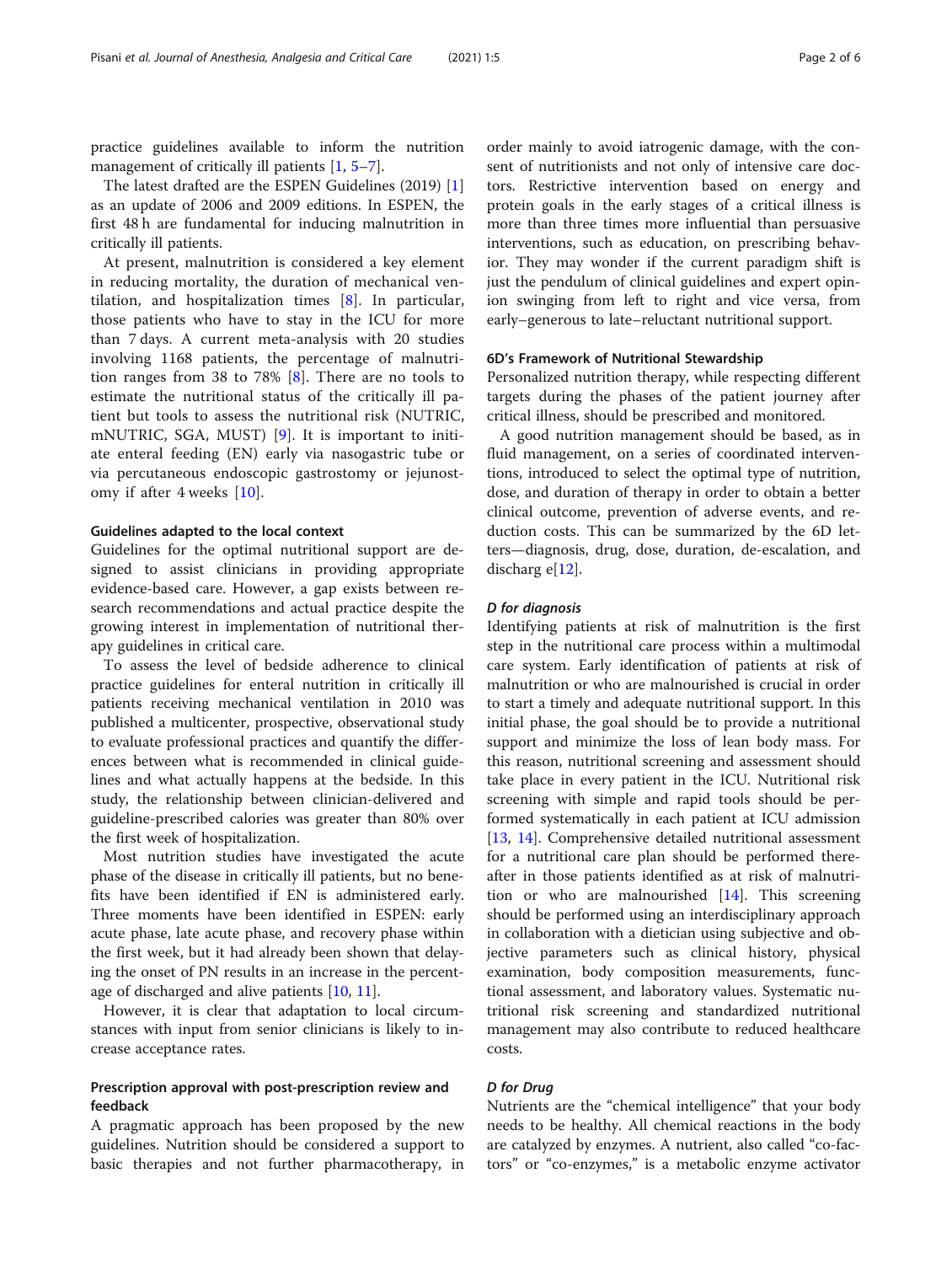<span id="page-2-0"></span>that we needed to make our body work properly. For example, Arginine is an amino acid derived from proteins which activates an enzyme called Nitric Oxide Synthase that can dilate blood vessels and decrease blood pressure.

Nutrition may be defined as the sum of the processes involved in the taking in and use of food substances through which growth, repair, and maintenance of activities of the body as a whole or in any of its parts are accomplished. The processes of nutrition consist of ingestion, digestion, absorption, metabolism, functional use/activation of dependent systems, and excretion. All these processes are similarly integral to how the body takes in and uses therapeutics/drugs. Nutrients, similarly to drugs, act upon metabolic enzymes. Not only do drugs and nutrients share these same processes, their availability and function are also intimately and inextricably entwined [[15](#page-5-0)] (Fig. 1).

Each kind of nutrition presents a different compound but also a different quantity of calories, nitrogen, protein, glucose, lipids, and micronutrients. For example, enteral feeding formulas fall into several general categories, such as polymeric formulas, feeding modules, elemental, and specialized or diseasespecific formulas. For this reason, for each type of nutrition, there is a specific indication, contraindication, and potential adverse effect [\[16](#page-5-0)].

# D for dose

All patients should be guaranteed the amount of nutrition that prevents accelerated depletion. The nutritional requirements of the critically ill are made up of the following important components: total energy, protein, lipids, carbohydrates, and micronutrients.

"Only the dose permits something not to be poisonous". Like other drugs, it is the dose of nutrition that makes them poisonous. Thus, choosing the right dose implies that we take into account the pharmacokinetics and pharmacodynamics, as well as volume kinetics, since nutrition may also contribute to fluid accumulation [\[13](#page-5-0)].

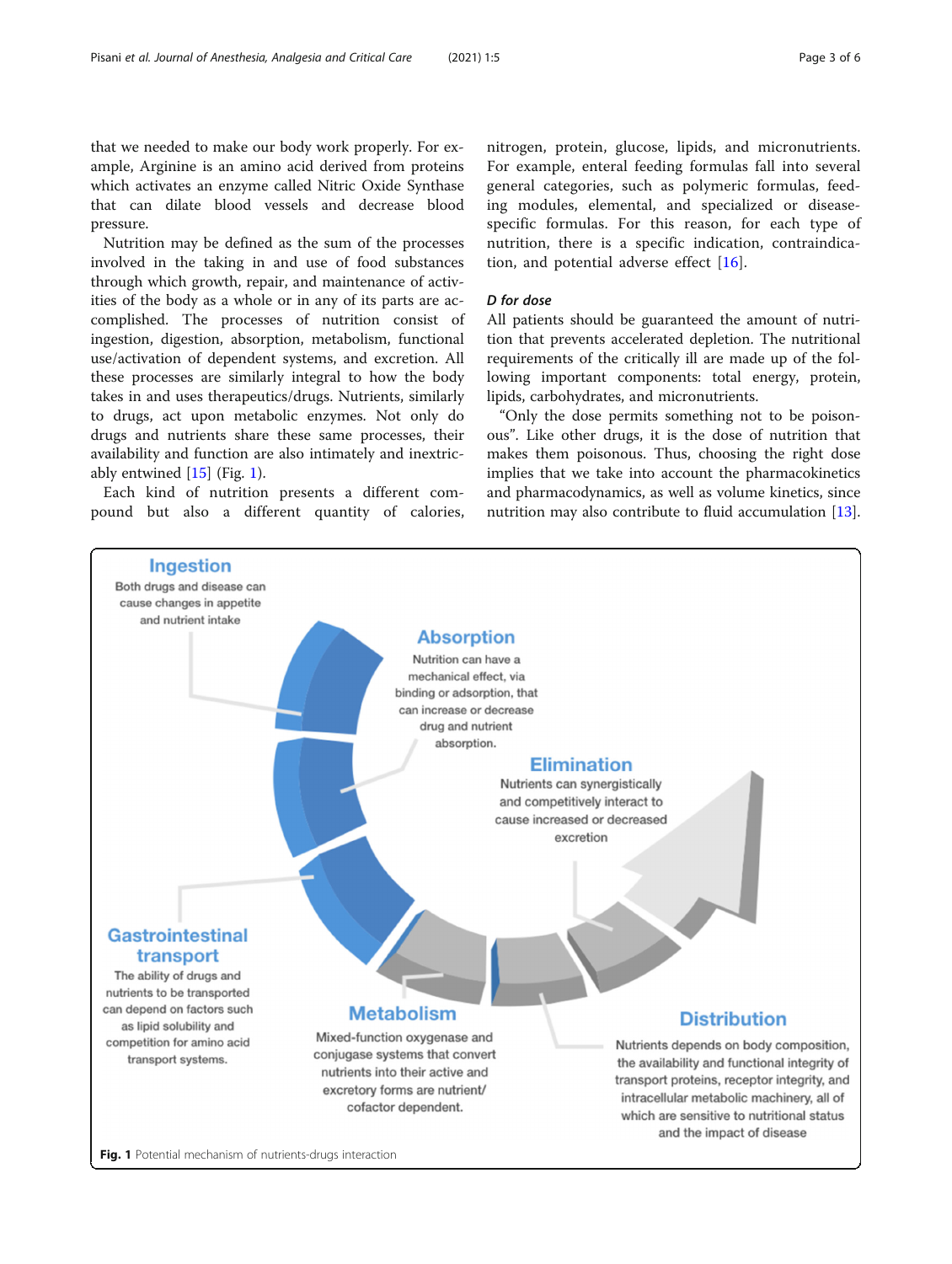Within the context of pharmacokinetics and pharmacodynamics, several pathways exist by which nutrition might affect drugs and vice versa (Fig. [1](#page-2-0)) and it should be considered.

# D for duration

The duration of total or supplemental artificial nutritional therapy is important in critical illness, particularly, in case of transition from PN to EN, based on a specific nutritional care plan. Like for antibiotics, the duration of artificial therapy, particularly in the case of parenteral nutrition, must be as short as possible to allow. However, many clinicians use certain triggers to start, but are unaware of triggers to stop artificial nutrition, increasing the potential of complications if a nutritional plan is not well performed. Every unphysiologic intervention of artificial nutrition in critically ill patients may evoke complications and side effects and can prolong artificial nutrition and ICU stay [[17\]](#page-5-0).

# D for de-escalation

The final step in artificial nutrition therapy is to consider when withholding or withdrawing. Particularly, the transition from parenteral nutrition to enteral nutrition and therefore to oral nutrition could be a slow process focused on the tolerance of different nutritional approaches up to oral feeds. In the case of enteral feeding, some patients will want to continue feeding with an intermittent or cyclic tube as they switch to oral feeding, while others may be able to make a more dramatic transition. In the case of end of life care in terminally ill patients, patients, physicians, and family members need to discuss the patient's desires, carefully weigh the benefits and burdens of tube feeding, and examine their own beliefs and biases [[18\]](#page-5-0).

# D for discharge

In order to improve the outcome of critical illness, a multimodal intervention for an optimal nutrition therapy should be provided during critical illness, after ICU discharge, and following hospital discharge. Upon discharge from the ICU the patient may experience further loss of muscle and energy in the absence of good nutritional guidance and physical activity. A comprehensive multidisciplinary approach should be implemented, from ICU admission to hospital stay to rehabilitation, as increased frailty throughout the entire hospital stay can substantially impair the ability to achieve successful rehabilitation upon discharge

# Measuring the performance and outcomes of an NS program

The ongoing benefit of an NS program must be demonstrated to the hospital medical management who performs cyclical monitoring of the facility's processes, outcomes, and measures (presented in Fig. 2) related to the prevention and management of malnutrition. Recently, Brunelli et al. [[19\]](#page-5-0) in their retrospective study

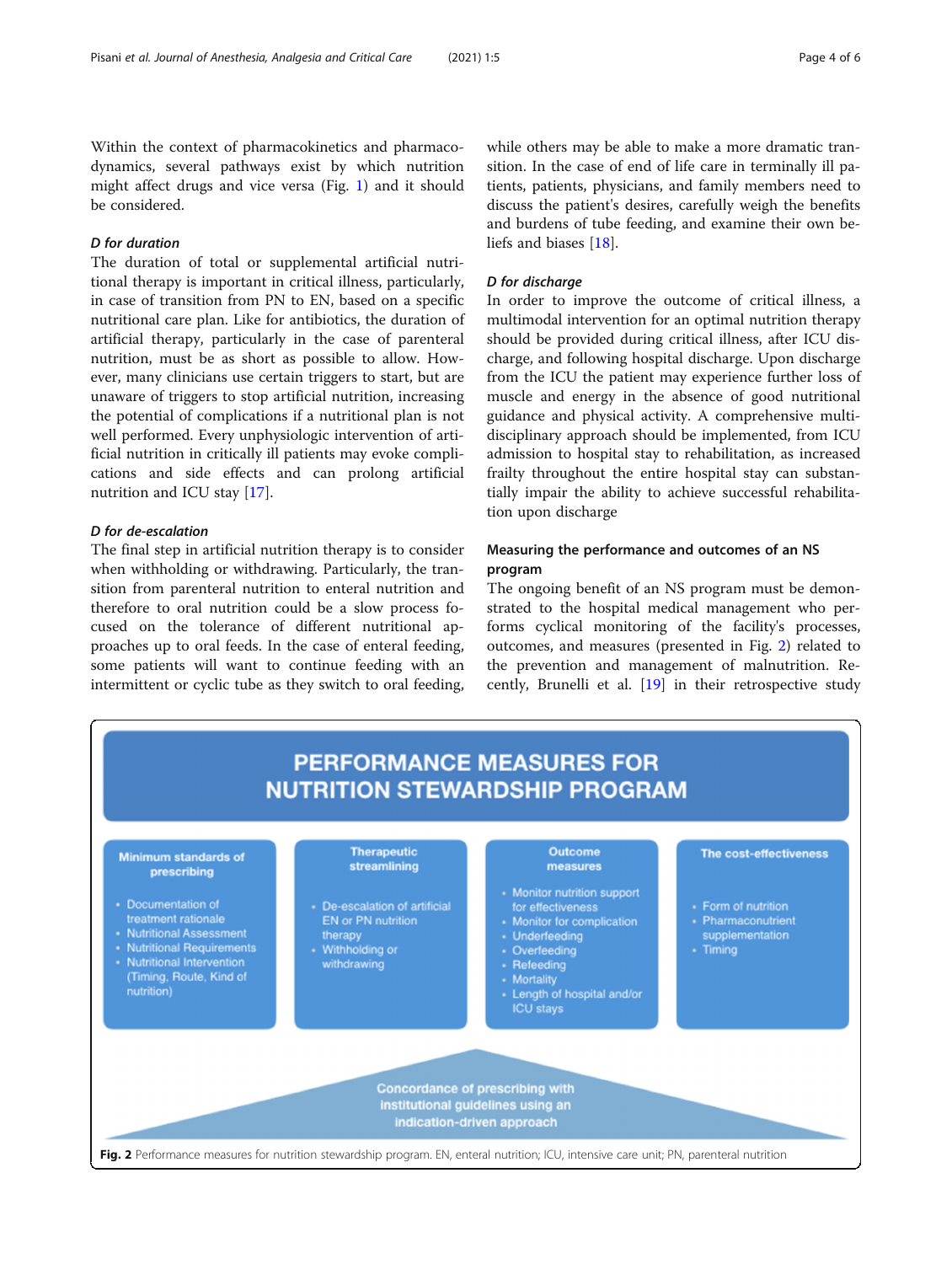<span id="page-4-0"></span>stressed the need of monitoring nutrition prescribing behaviors in acute hospitals in order to better set up tailored interventions to standardize clinicians' practices and to focus on specific training targets. Normally, initial goals should be somewhat modest to allow for initial successes. In addition to clinical audit, at the population level, surveys are a useful means of identifying areas that need attention. Measurement of nutritional consumption and the use of this data to benchmark institutions is problematic because of differences in case-mix or institutional practices. From an NSP perspective, maintaining high prescribing standards could be regarded as a surrogate for patient safety and improved clinical outcomes as it ensures that the most effective nutritional support is being given and that nutrition-related adverse events are being minimized. Clinical audit should be performed as a core activity and it should be evaluated if the impact of adequate nutritional intake tailored to the recovery stage of ICU patients can improve metabolic condition, decrease morbidity, and optimize long-term rehabilitation success.

# Conclusion

Critical ill patients require rapid, effective, and complete nutritional support management by a trained group of individuals. A 6D's Framework of Nutritional Stewardship could be helpful to obtain a better clinical outcome, prevention of adverse events, and reduction cost. A multimodal intervention for an optimal nutrition therapy should be provided during critical illness, after ICU discharge, and following hospital discharges. The cornerstone of NSP is the implementation of institutional guidelines which should largely accord with international or national standards augmented by provider audit and feedback, the quality use of medicine indicators, and performance measures. A multidisciplinary team engaging and consensus building is vital for mission success.

# Abbreviations

EN: Enteral nutrition; ESPEN: European Society for Clinical Nutrition and Metabolism; ICU: Intensive care unit; NSP: Nutrition stewardship program

#### Acknowledgements

None

#### Authors' contributions

All authors participated in the conception of the manuscript and literature review. All authors participated in the manuscript draft and revised it for important intellectual content. They also approved the final manuscript version and accounted for all aspects of the work.

#### Funding

None

Availability of data and materials Not applicable

# **Declarations**

#### Ethics approval and consent to participate

Not applicable

#### Consent for publication

Not applicable

#### Competing interests

There are no conflicts of interest related to the present work.

#### Author details

<sup>1</sup>Department of Emergency and Organ Transplantation, University of Bari "Aldo Moro", Bari, Italy. <sup>2</sup>Department of Medicine, Anesthesia and Critical Care Unit, Padua University Hospital, Padua, Italy. <sup>3</sup>Department of Anesthesiology and Intensive Care, San Bortolo Hospital, Vicenza, Italy.

# Received: 11 September 2021 Accepted: 13 September 2021 Published online: 02 October 2021

#### References

- 1. Singer P, Blaser AR, Berger MM, Alhazzani W, Calder PC, Casaer MP, Hiesmayr M, Mayer K, Montejo JC, Pichard C, Preiser JC, van Zanten ARH, Oczkowski S, Szczeklik W, Bischoff SC (2019) ESPEN guideline on clinical nutrition in the intensive care unit (2019). Clin Nutr 38(1):48–79. [https://doi.](https://doi.org/10.1016/j.clnu.2018.08.037) [org/10.1016/j.clnu.2018.08.037](https://doi.org/10.1016/j.clnu.2018.08.037)
- 2. Hegazi RA, Wischmeyer PE (2011) Clinical review: optimizing enteral nutrition for critically ill patients - a simple data-driven formula. Crit Care 15(6):234. <https://doi.org/10.1186/cc10430>
- 3. Kaki R, Elligsen M, Walker S, Simor A, Palmay L, Daneman N (2011) Impact of antimicrobial stewardship in critical care: a systematic review. J Antimicrob Chemother 66(6):1223–1230. <https://doi.org/10.1093/jac/dkr137>
- 4. Hawkins WA, Smith SE, Newsome AS, Carr JR, Bland CM, Branan TN (2020) Fluid Stewardship During Critical Illness: A Call to Action. J Pharm Pract 33(6):863–873. <https://doi.org/10.1177/0897190019853979>
- 5. Taylor BE, McClave SA, Martindale RG, Warren MM, Johnson DR, Braunschweig C et al (2016) Guidelines for the provision and assessment of nutrition support therapy in the adult critically ill patient: Society of Critical Care Medicine (SCCM) and American Society for Parenteral and Enteral Nutrition (A.S.P.E.N.). Crit Care Med 44(2):390–438. [https://doi.org/10.1097/](https://doi.org/10.1097/CCM.0000000000001525) [CCM.0000000000001525](https://doi.org/10.1097/CCM.0000000000001525)
- 6. Reintam Blaser A, Starkopf J, Alhazzani W, Berger MM, Casaer MP, Deane AM et al (2017) Early enteral nutrition in critically ill patients: ESICM clinical practice guidelines. Intensive Care Med 43(3):380–398. [https://doi.org/10.1](https://doi.org/10.1007/s00134-016-4665-0) [007/s00134-016-4665-0](https://doi.org/10.1007/s00134-016-4665-0)
- 7. Critical Care Nutrition. Canadian Clinical practice Guidelines 2015. 2015 [http://www.criticalcarenutrition.com/docs/CPGs%202015/Summary](http://www.criticalcarenutrition.com/docs/CPGs%202015/Summary%25)% 20CPGs%202015%20vs%202013.pdf. Accessed on 14 Sept 2015
- 8. Lew CCH, Yandell R, Fraser RJL, Chua AP, Chong MFF, Miller M (2017) Association Between Malnutrition and Clinical Outcomes in the Intensive Care Unit: A Systematic Review. J Parenter Enter Nutr 41(5):744–758. [https://](https://doi.org/10.1177/0148607115625638) [doi.org/10.1177/0148607115625638](https://doi.org/10.1177/0148607115625638)
- 9. Jensen GL, Cederholm T, Correia MITD, Gonzalez MC, Fukushima R, Higashiguchi T, Baptista GA, Barazzoni R, Blaauw R, Coats AJS, Crivelli A, Evans DC, Gramlich L, Fuchs-Tarlovsky V, Keller H, Llido L, Malone A, Mogensen KM, Morley JE, Muscaritoli M, Nyulasi I, Pirlich M, Pisprasert V, van der Schueren M, Siltharm S, Singer P, Tappenden KA, Velasco N, Waitzberg DL, Yamwong P, Yu J, Compher C, Gossum A (2019) GLIM Criteria for the Diagnosis of Malnutrition: A Consensus Report From the Global Clinical Nutrition Community. JPEN J Parenter Enteral Nutr 43(1):32–40. [https://doi.](https://doi.org/10.1002/jpen.1440) [org/10.1002/jpen.1440](https://doi.org/10.1002/jpen.1440)
- 10. Weimann A, Braga M, Carli F, Higashiguchi T, Hübner M, Klek S, Laviano A, Ljungqvist O, Lobo DN, Martindale R, Waitzberg DL, Bischoff SC, Singer P (2017) ESPEN guideline: Clinical nutrition in surgery. Clin Nutr 36(3):623–650. <https://doi.org/10.1016/j.clnu.2017.02.013>
- 11. Casaer MP, Mesotten D, Hermans G, Wouters PJ, Schetz M, Meyfroidt G, van Cromphaut S, Ingels C, Meersseman P, Muller J, Vlasselaers D, Debaveye Y, Desmet L, Dubois J, van Assche A, Vanderheyden S, Wilmer A, van den Berghe G (2011) Early versus late parenteral nutrition in critically ill adults. New England Journal of Medicine 365(6):506–517. [https://doi.org/10.1056/](https://doi.org/10.1056/NEJMoa1102662) [NEJMoa1102662](https://doi.org/10.1056/NEJMoa1102662)